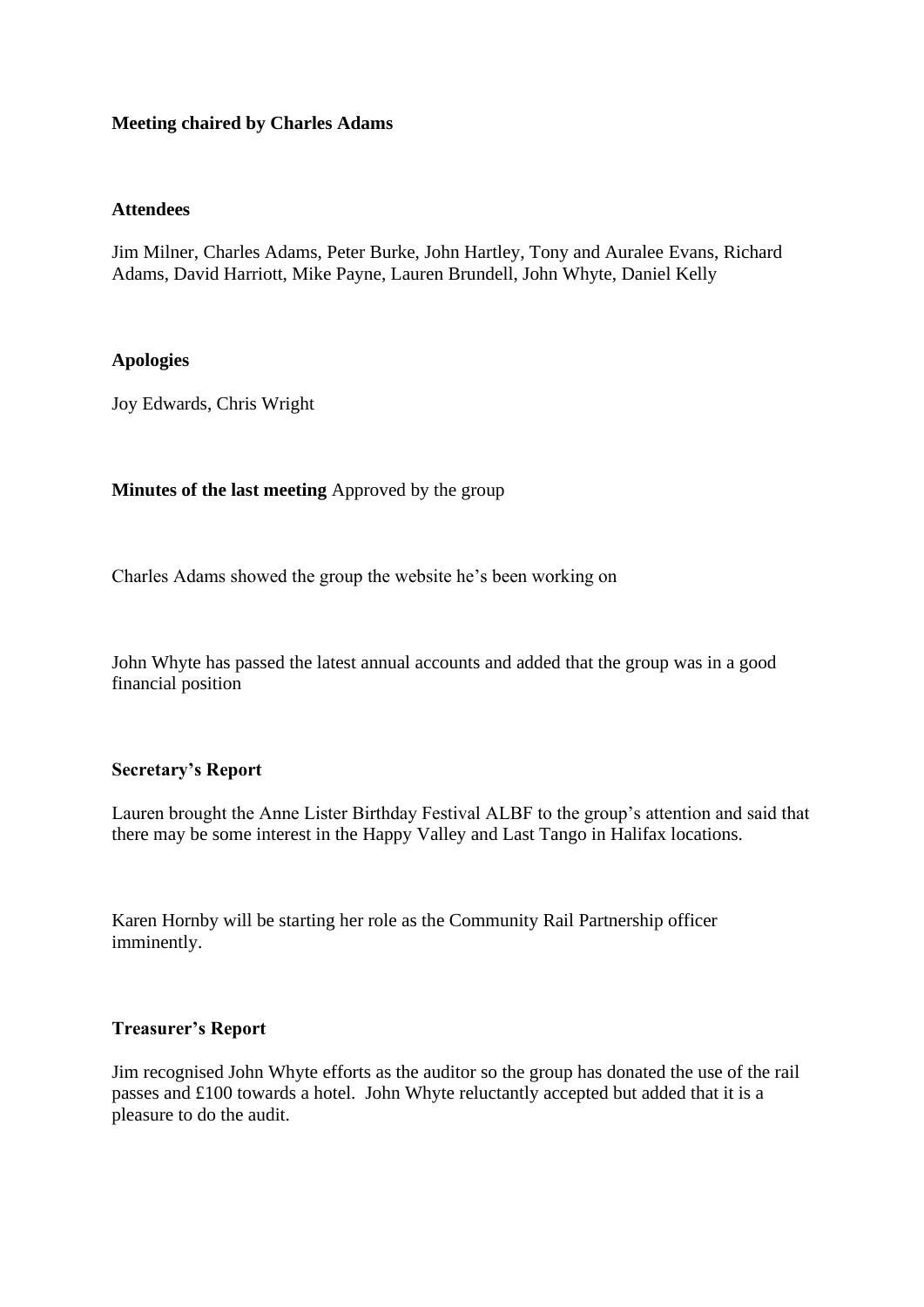There has been no expenditure. The 2022 Yorkshire in Bloom fee has bot been paid as we are in credit from previous years

Income £520.

The group agreed to pay the CRN membership renewal.

Annual plan submitted to Northern by end of February.

Northern have some money left to allocate to groups with a very short deadline at the end of their financial year which he has earmarked for the group. There's going to be a South Pennines Map to be installed by Northern in the underpass and this funding application is tied in with that. It has now been approved by Northern. A similar map has been installed at Halifax station.

Jim will apply for a Ward Forum grant but the group needs to decide exactly what to apply for, i.e. improving the look of the container. A subgroup will be formed to look into the best way of cladding and information boards. A strategy meeting on Tuesday 29<sup>th</sup> March, 7.30pm (location TBC) will be held to discuss these matters further. Mike also suggested toilet facilities are in great need but this was dismissed by the group.

## **Gardening Update**

Safety briefings – Richard Isaacs has been asked about safety briefings. They are planned and are likely to be done remotely/he will provide the safety briefing. Joy will need to say who needs to have a safety briefing and if and when they would be willing to attend.

RA asked at what level the briefing would take place. LB to email to ask who would want to take part and asked that her work colleagues be included.

#### **Membership Update**

No update from John Myddelton.

## **Sponsorship Update**

No update from John Hartley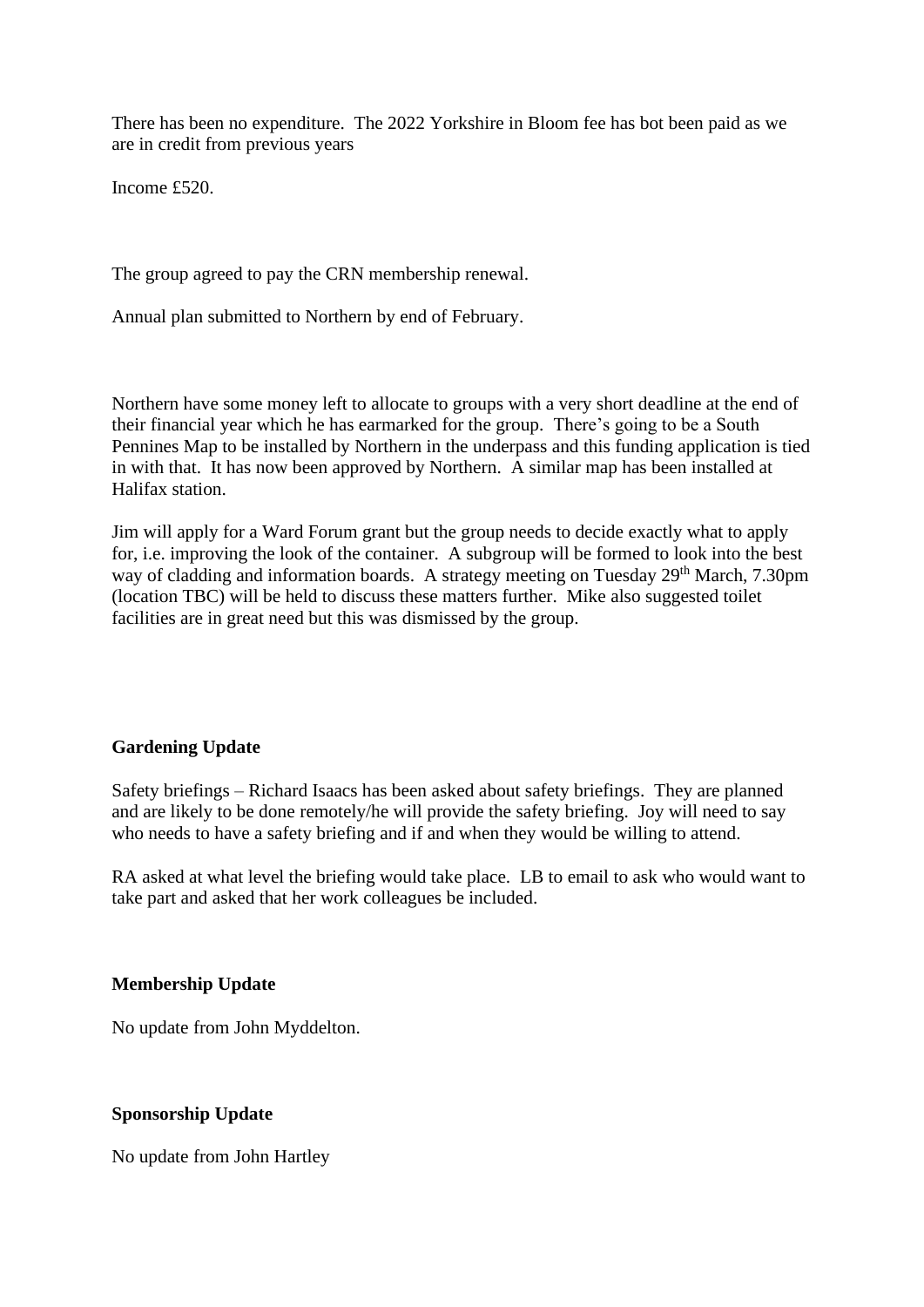## **Health and Safety Officer**

No further developments so there's still no Health and Safety Co-ordinator. Instructions given on reporting problems at the station (handed out in meeting but more copies available). Gardening group needs to have access to first aid kit, accident book and possibly a burns kit in the container. Charles will look into this and check dates on the items. There's also access requirements for the compounds, storage of the hi-vis jackets.

Mike suggested that we look into a welfare unit whilst there is a hiatus at the JRR/we look into future options.

Jim added that Chris is trying to sell the tables from outside the JRR and asked if they could go into the Bronte Garden. Given the current ebay price the group decided that they would look into what they cost in the market place and look at it in conjunction with the cladding.

## **Website/Social Media**

Mike has set up the FB page and there's 200 people following. People need to contribute.

Charles has done a draft of the website and can get a deal of £173 (for 3 years) from a green company based in London plus a hosting fee of £3 per month. The website is linked to the Facebook page. The group agreed that Charles should proceed with this.

# **Coach Trip**

Peter Burke – we have bookings carried forward from 2 years ago. PB will have a look at what's happening in September. The coach company still have the deposit for the last trip.

# **AOB**

**JM** Do we want a dog bowl on the station (Northern). Initially no as can't guarantee the freshness of the water but will check with Joy first.

 Macular Degeneration group – a lady passenger had problems getting off the train as they no longer announce stations. CA will mention it to Richard Isaacs

**RA** One of the floor-mounted geese has been moved but retrieved and put in the compound.